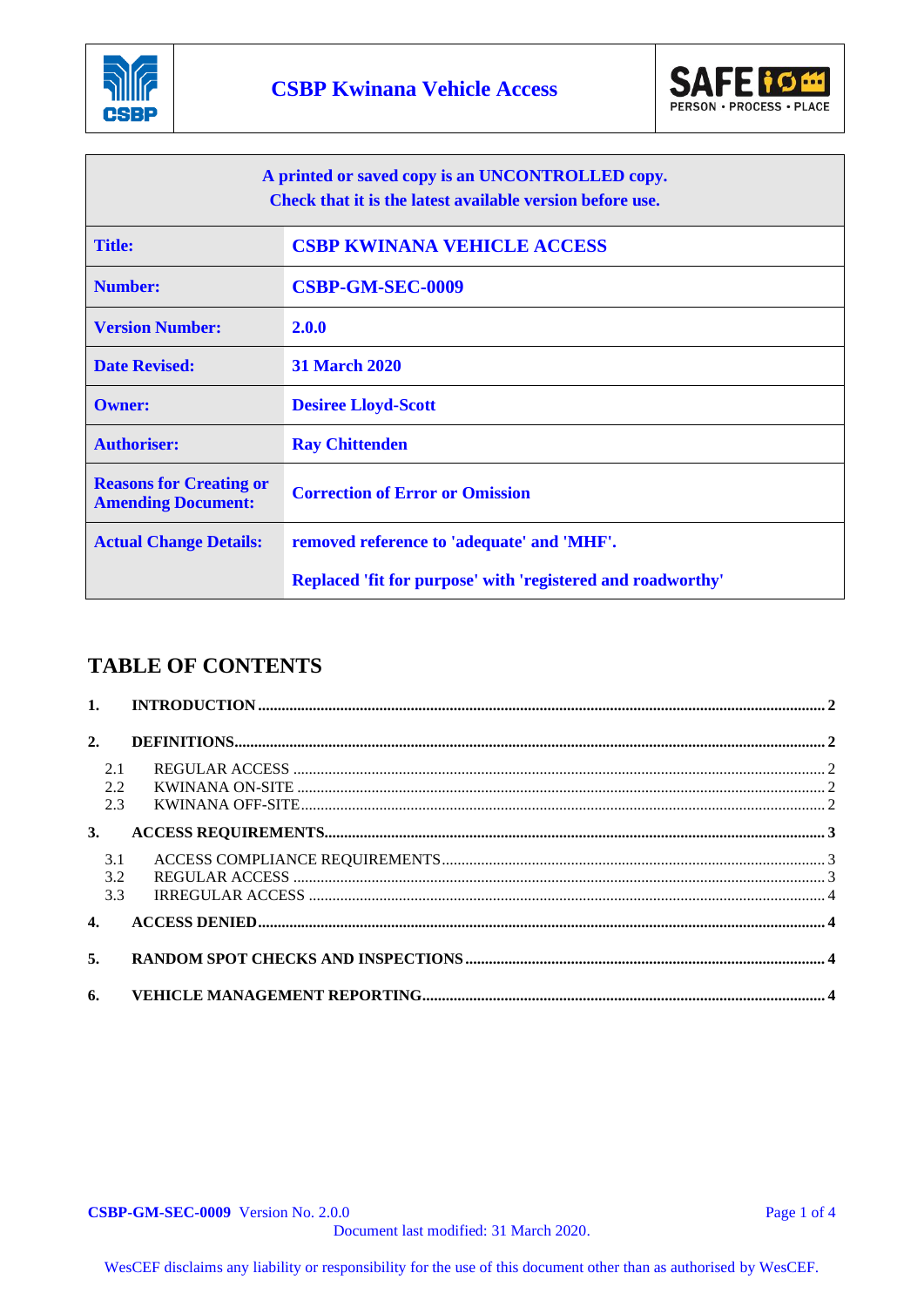



# **1. INTRODUCTION**

Vehicle access to site will be restricted to those with a business need. This procedure specifically targets light vehicles such as cars, utilities and vehicles up to 3 tonne capacity.

Trucks, cranes and other mobile equipment such as forklifts and front end loaders are allowed access based on proof of need to enter site. This includes producing a valid Road Delivery Note to collect products, entering site under contract or work order to complete works.

Restriction of light vehicles on site is necessary to:

- a. Minimise the risk of incidents involving heavy vehicles, light vehicles or pedestrians.
- b. Reduce the potential for using vehicles for unauthorised removal of items from site.
- c. Minimise the number of vehicles on site in times of peak workload (such as shutdowns).
- d. Increase the site security.
- *Note:* Any vehicle or mobile equipment entering or exiting the site may be subjected to random inspections. Search of private property and belongings will not be conducted without consent of the owner or his/her representative.

## **2. DEFINITIONS**

### **2.1 REGULAR ACCESS**

Light vehicles that will be allowed regular access to site are defined as:

- CSBP owned vehicles with insurance coverage for driving on a Major Hazard Facility (MHF)(i.e. utes, pool cars)
- Operations Manager approved CSBP employees vehicles with insurance coverage for driving on a Major Hazard Facility (MHF).
- Vehicles on long term hire by CSBP with insurance coverage for driving on a Major Hazard Facility (MHF)
- Contractor vehicles as approved under the process described in section 3.2.1

#### **2.2 KWINANA ON-SITE**

Areas on site that are accessed via Personal Access Card (PAC).

#### **2.3 KWINANA OFF-SITE**

The area inside the front gate of the Kwinana property, but outside of the access controlled area.

*Note:* Western Australian Road rules will apply to vehicles anywhere on CSBP sites, although exemptions may be given by manager approval.

**CSBP-GM-SEC-0009** Version No. 2.0.0 **Page 2 of 4** Document last modified: 31 March 2020.

WesCEF disclaims any liability or responsibility for the use of this document other than as authorised by WesCEF.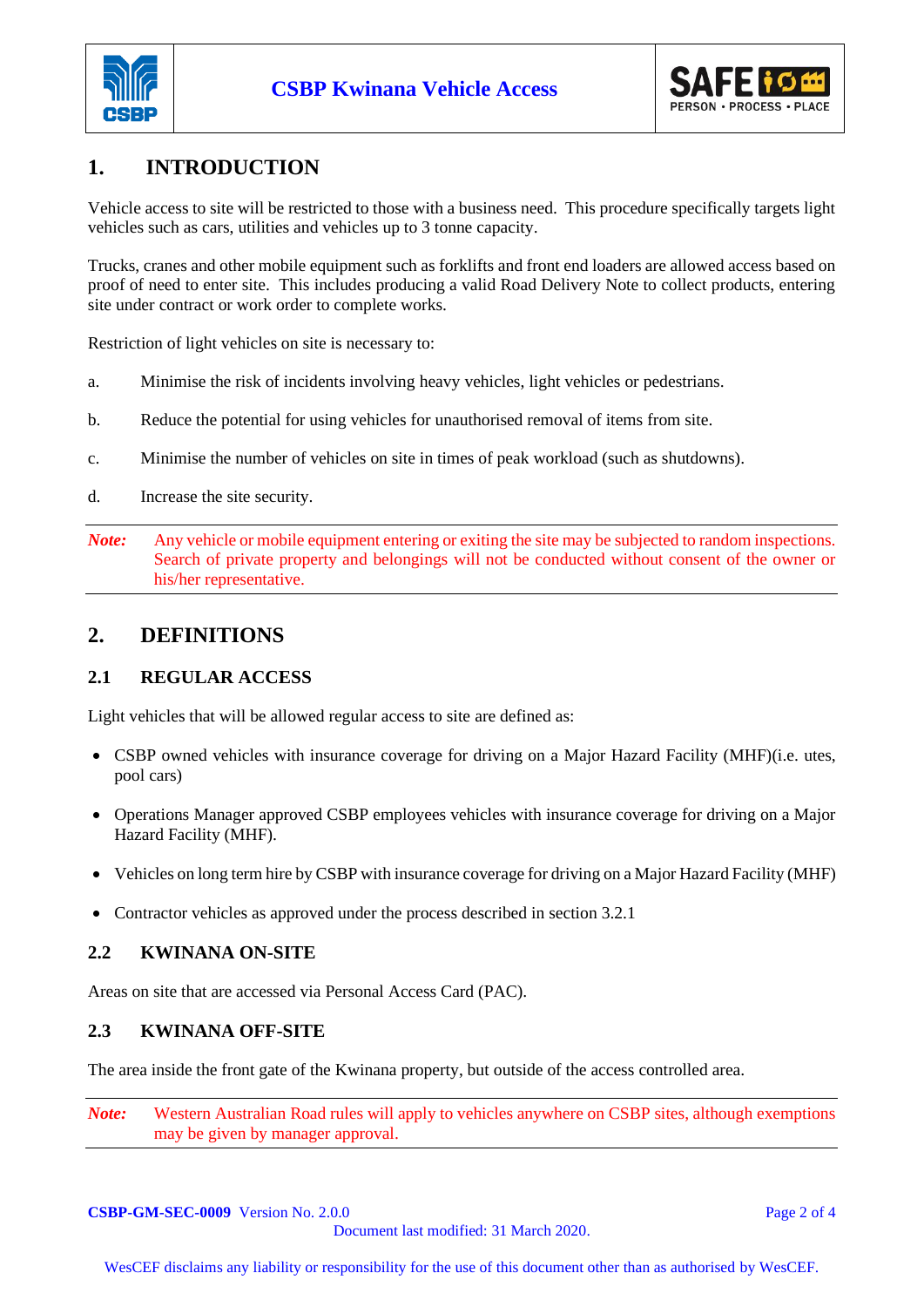



# **3. ACCESS REQUIREMENTS**

### **3.1 ACCESS COMPLIANCE REQUIREMENTS**

Vehicle access is conditional on the following:

- Vehicle is roadworthy, in a safe working condition, registered and roadworthy, compliant with all relevant legislative and site requirements including insurance coverage for driving on a Major Hazard Facility (MHF);
- CSBP and contractor vehicles will have a fire extinguisher fitted;
- The driver has a current Australian drivers licence. Interstate licences will be limited to periods set under current Western Australian Road Rules.

*Note:* Vehicles may be subject to random checks to ensure these requirements are met.

### **3.2 REGULAR ACCESS**

#### **3.2.1 CSBP Vehicles and Employees**

All CSBP owned vehicles on site will be granted regular access rights to CSBP site.

CSBP employees that require regular vehicle access will need to have completed [Kwinana Works Vehicle](http://docova.wescef.com.au/docova/web/app.php/Docova/wHomeFrame?ReadForm&goto=6EFDC3AC-3BD8-41F2-8693-1B765EFFBFB7,B051A02C-DA9D-48C4-AD59-B2BCBA22F787,B37B89E7-17F9-42A2-8A43-1845A13FAC69&LatestRelease=true)  [Access Application CSBP-SF-SEC-000-12](http://docova.wescef.com.au/docova/web/app.php/Docova/wHomeFrame?ReadForm&goto=6EFDC3AC-3BD8-41F2-8693-1B765EFFBFB7,B051A02C-DA9D-48C4-AD59-B2BCBA22F787,B37B89E7-17F9-42A2-8A43-1845A13FAC69&LatestRelease=true) (The Production Manager's signature is mandatory).

Administration of access records will be maintained by the Field Project Officer.

#### **3.2.2 Contractor Vehicles and Contractors**

Contractors will be granted regular access rights on a company specific basis. This will be decided by consultation between the contractor principal or their representative and the Field Project Coordinator and be authorised by the CSBP Responsible Officer for the Contractor.

Approved Contractors will submit a list of vehicles and drivers it wishes to have access to the site by completing the [Kwinana Works Vehicle Access Application CSBP-SF-SEC-000-12](http://docova.wescef.com.au/docova/web/app.php/Docova/wHomeFrame?ReadForm&goto=6EFDC3AC-3BD8-41F2-8693-1B765EFFBFB7,B051A02C-DA9D-48C4-AD59-B2BCBA22F787,B37B89E7-17F9-42A2-8A43-1845A13FAC69&LatestRelease=true) (specific site must be nominated) with the following information.

- Vehicle registration number
- Make, model and colour of vehicle
- confirmation that the vehicles have:
	- o Contractor Company signage on the drivers and passenger doors;
	- o A fitted fire extinguisher that is maintained and in good working order; insurance coverage for driving on a private industrial site.

Only vehicles and drivers on the list will be eligible to enter and drive at the CSBP site. The Contractor access list will be valid for two years only and can be modified by following the entire approval process.